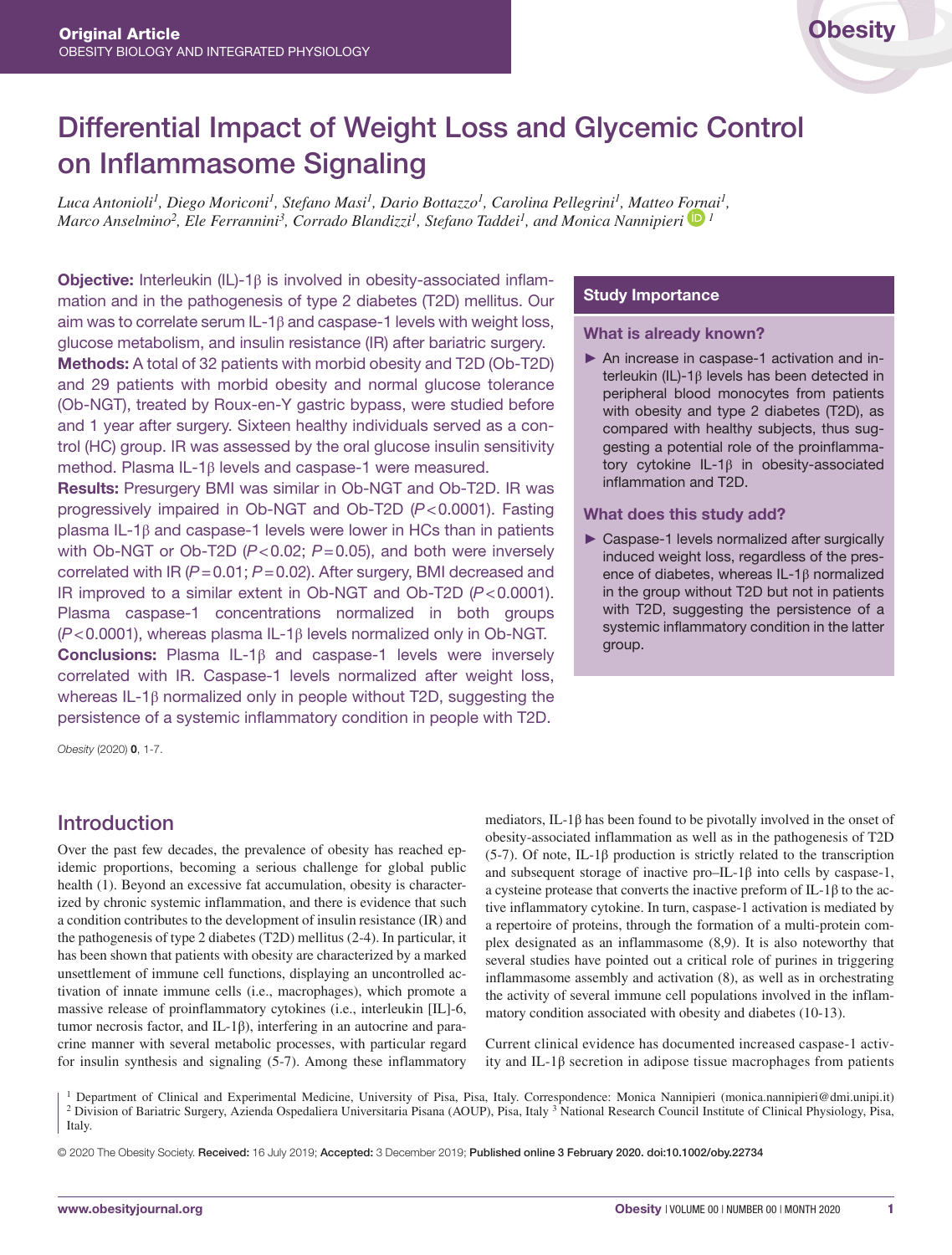with obesity and T2D, and these patterns are tightly correlated with the condition of IR (14,15). Interestingly, an increase in caspase-1 activation and IL-1β levels has been detected in peripheral blood monocytes from patients with obesity and T2D, as compared with healthy subjects, thus confirming a critical role of the proinflammatory cytokine IL-1β in obesity-associated inflammation and T2D  $(14,15)$ .

At present, people with morbid obesity, with or without T2D, often undergo bariatric surgery, with particular regard for Roux-en-Y gastric bypass (RYGB), which has been shown to result in significant body weight loss and glycemic control improvement, without relevant malabsorption symptoms (16). Observational studies on bariatric surgery have shown a complete T2D remission rate of 44% after RYGB at 12 months, a rate of about 41% at 2 years (17), and a rate of 31% at 5 years (18). The mechanism underlying such an improvement of glycemic control appears to be complex and to involve an improvement in β-cell function (16) and insulin sensitivity, with a marked decrease in insulin levels, which may be linked to the attenuation of chronic inflammation, as suggested by the significant reduction of high-sensitivity C-reactive protein in patients with bariatric surgery  $(19)$ .

Based on this background, a crucial role in the improvement of insulin sensitivity might be played by the reduction of chronic inflammation. Indeed, surgically induced weight loss is known to improve the systemic inflammatory status, and inflammatory mediators have been found to be normalized in patients with morbid obesity after bariatric surgery (20-23). However, whether, and to what extent, the improvement of the clinical condition in patients with obesity and T2D following bariatric surgery could, at least in part, depend on an improvement of inflammation remains unclear. Therefore, the present study was specifically designed to correlate plasma caspase-1 and IL-1β levels with weight loss, as well as with changes in glucose metabolism and IR, in people with morbid obesity, with or without T2D, after bariatric surgery.

# **Methods**

#### **Participants**

The study group included 32 patients with morbid obesity and normal glucose tolerance (Ob-NGT); 29 patients with morbid obesity and T2D (Ob-T2D), who were wait-listed for laparoscopic RYGB; and 16 healthy people as a control (HC) group. Diabetes was diagnosed according to the American Diabetes Association (ADA) criteria (24). Insulin-taking patients whose age of diabetes onset was ≥ 40 years, whose BMI was  $> 30 \text{ kg/m}^2$ , and whose results were negative for the presence of islet autoantibodies were also considered to have T2D. Diabetes duration ranged from 2 to 14 years. The antidiabetic treatment was based on insulin (basal bolus) in 9 patients, oral antidiabetic agents in 15 patients (sulfonylurea plus metformin), and diet alone in 5 patients. The exclusion criteria included the following: (a) medical conditions requiring acute hospitalization; (b) blindness; (c) severe medical conditions (liver cirrhosis, end-stage renal failure, malignancy, connective tissue diseases, or endocrine diseases such as hypo- or hyperthyroidism) or diseases such as chronic congestive heart failure, recent myocardial infarction or stroke, or unstable angina pectoris. The study protocol was approved by the local ethics committee (number 2,360) and all patients signed a written consent form prior to the study.

## Study design

After screening, patients with morbid obesity were requested to attend our clinical research unit for the baseline study 2 weeks before surgery; healthy participants were asked to take part in the baseline study as the HC group. Twelve months later, the metabolic study was repeated at the clinical research unit in all participants who underwent bariatric surgery. After surgery, complete diabetes remission was defined as glycated hemoglobin (HbA<sub>1c</sub>)<6.0% and fasting glucose <5.6 mmol/L without antidiabetic treatment for 1 year, and partial diabetes remission was defined as  $HbA_{1c} < 6.0\%$  and fasting glucose  $< 5.6$  mmol/L without antidiabetic treatment for 1 year, according to 2009 ADA consensus statement criteria (24).

## Study protocol

For the metabolic study, all participants were instructed to not exercise for 48 hours prior to the study and were examined in the morning after an overnight (12- to 14-hour) fast. Patients with T2D on oral hypoglycemic agents were requested to discontinue these medications for 48 to 72 hours before the study; in those on insulin, injections were discontinued 16 hours before the metabolic study (patients on bedtime insulin glargine had been switched to NPH 2 days before the study). The metabolic study consisted of a frequently sampled oral glucose tolerance test (OGTT). After an overnight fast, blood samples were collected through an indwelling cannula. Peripheral blood samples were taken for the assessment of routine blood chemistry and plasma glucose, insulin, C-peptide,  $HbA_{1c}$ , and cytokine (Il-1 $\beta$  and caspase-1) concentrations. After ingestion of 75 g of glucose in an aqueous solution, venous blood was sampled at 10, 20, 30, 45, 60, 90, 120, 150, and 180 minutes for glucose, insulin, and C-peptide assay. In people with morbid obesity, laparoscopic RYGB was performed as described elsewhere (16).

The plasma glucose concentration was measured on a Beckman Glucose Analyzer 2 (Beckman Coulter, Inc., Fullerton, California). Fasting concentrations of serum total cholesterol, low-density lipoprotein cholesterol, and high-density lipoprotein cholesterol were measured by standard techniques (Synchron CX4, Beckman Coulter, Brea, California). Plasma insulin and C-peptide were measured using a Cobas e411 analyzer (Roche Diagnostics S.p.A., Milan, Italy).

## Measurements of plasma caspase-1 and IL-1 $\beta$ levels

Caspase-1 and IL-1 $\beta$  levels in plasma samples were measured by Quantikine enzyme-linked immunosorbent assay (ELISA) assay kits (R&D Systems, Zug, Switzerland), as previously described (25,26). For this purpose,  $3 \text{ mL}$  of fasting venous blood was collected in K<sub>2</sub>-coated tubes containing 30 μL (0.5 mol/L) of EDTA plus 2,000 KIU of aprotinin. Samples were mixed and centrifuged at 2,000 *g* for 20 minutes. After centrifugation, 2 mL of cold acetone (4°C) was added to 1 mL of plasma, mixed, and centrifuged at 2,000 *g* for 20 minutes at 4°C. The supernatant was added to 4 mL of cold petroleum ether, mixed, centrifuged, and dried under a vacuum to remove any residual acetone. The samples were then stored at −20°C until use. Plasma caspase-1 and IL-1β levels were expressed as picograms per milliliter.

## Modeling

Insulin sensitivity and β-cell function parameters were derived from mathematical modeling of the plasma glucose, insulin, and C-peptide concentrations measured during the frequently sampled OGTT, as previously described (16). In brief, insulin sensitivity was calculated as the oral glucose insulin sensitivity index, which estimates plasma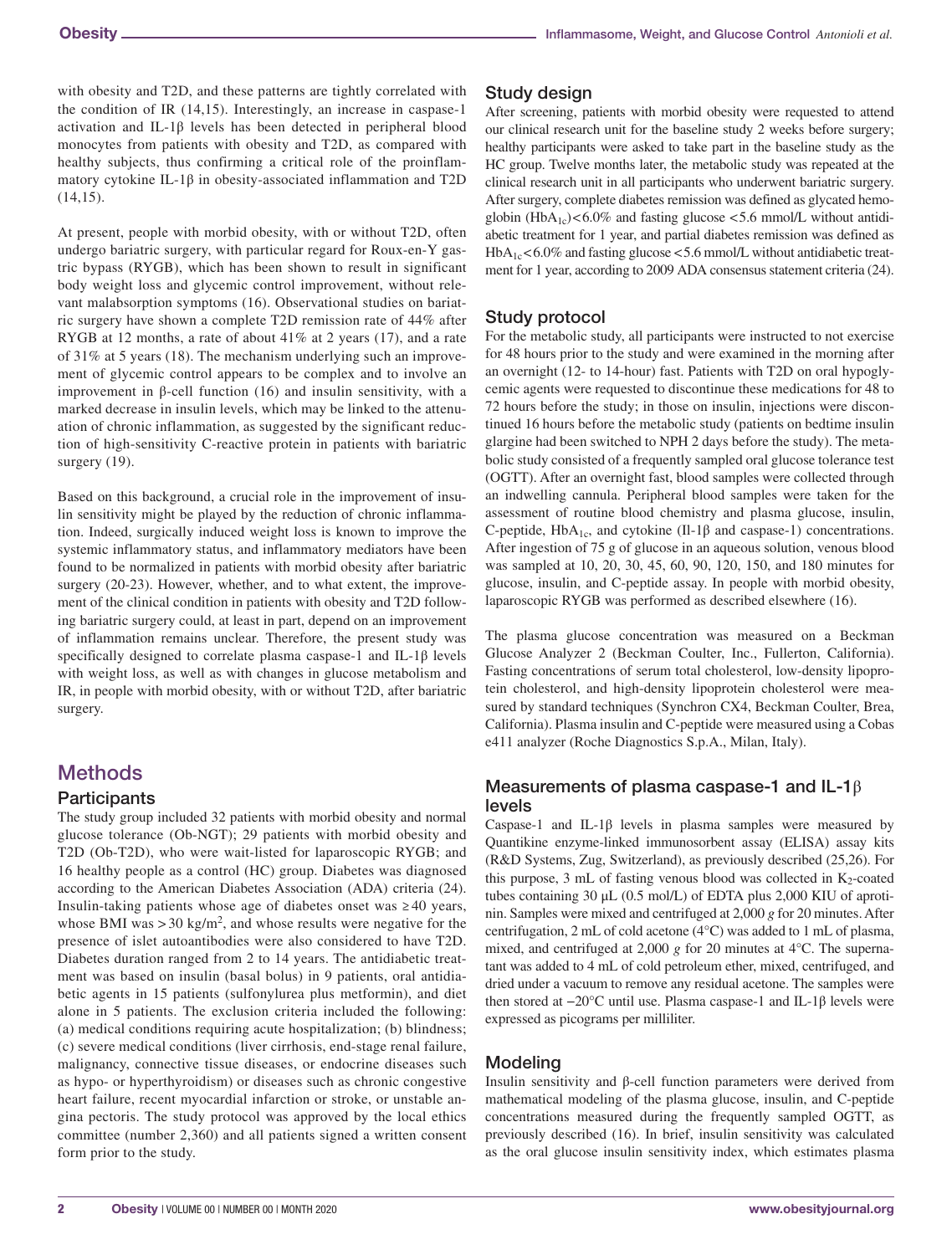glucose clearance rate (in  $mL/min/m<sup>2</sup>$ ) at a level of hyperinsulinemia in the range of that achieved during a standard (240 pmol/min/m<sup>2</sup>) euglycemic hyperinsulinemic clamp, against which this index has been validated in participants with normal glucose tolerance, impaired glucose tolerance, or overt diabetes (16). The β-cell function model was computed as elsewhere described (16).

#### Statistical analysis

Results are expressed as mean±SD or median (interquartile range [IQR]) for variables with normal or skewed distribution, respectively. Group differences were compared using the  $\chi^2$  test for categorical variables, the Mann Whitney *U* test for continuous variables, and the Wilcoxon signed rank test for paired data. Analyses of changes over time (before, early after surgery, and late after surgery) in the two patient groups (Ob-NGT and Ob-T2D) were carried out by ANOVA for repeated measures; for this test, parameters with a skewed distribution were log-transformed. The output of this ANOVA model is a *P* value for the time factor (i.e., overall changes over time), a *P* value for the group (i.e., between-group differences), and a *P* value for the time by group interaction (i.e., differential changes between groups over time). *P*<0.05 was considered significant.

# **Results**

#### Baseline anthropometric and metabolic parameters

The degree of obesity was similar in patients with Ob-T2D and Ob-NGT, and it was significantly different as compared with the HC group (Table 1). Patients with Ob-T2D were older (*P*<0.001) and had higher baseline  $HbA_{1c}$ , fasting glucose, and mean plasma glucose concentrations than patients with Ob-NGT and patients who were in the HC group (*P*<0.001) (Table 1). Baseline β-cell glucose sensitivity was significantly lower in people with Ob-T2D than in people with Ob-NGT or in people in the HC group  $(P=0.0001)$ , without differences between patients with Ob-NGT and HCs. Fasting insulin concentrations differed significantly among groups, with progressive reduction from patients with Ob-NGT to patients with Ob-T2D to HCs  $(P=0.008)$ , whereas mean plasma insulin concentrations during OGTT were higher in patients with Ob-NGT as compared with patients with Ob-T2D and HCs (*P*<0.0001). Fasting and total insulin secretion rate did not differ substantially among the three groups, although total insulin secretion rate was reduced in the group with Ob-T2D as compared with the HC group  $(P=0.03)$  (Table 1). Finally, insulin sensitivity was impaired progressively from HCs to patients with Ob-NGT to patients with Ob-T2D (*P*<0.0001).

Baseline plasma IL-1β concentrations were significantly and progressively higher in patients with Ob-T2D as compared with patients with Ob-NGT (*P*=0.03) and HCs (*P*<0.0001), being significantly higher in the group with Ob-NGT than in HCs (*P*=0.017) (median [IQR]: 2.52 [1.99-2.85] vs. 3.78 [3.53-5.63] vs. 4.07 [4.08-7.35] pg/mL, *P*=0.004, respectively, in HCs vs. Ob-NGT vs. Ob-T2D) (Figure 1A). Similarly, plasma caspase-1 concentrations were lower in HCs than in the groups with Ob-NGT or Ob-T2D (mean±SD: 13.8±3.2 vs. 19.2±7.7 vs. 20.5±8.8 pg/mL,  $P=0.042$ , respectively), but there were no differences in patients with morbid obesity according to the glucose tolerance status (Figure 1B).

#### Regression analysis

In the linear regression analysis of the data from the overall population, mean plasma glucose levels were correlated positively with plasma IL-1β concentrations (*r*=0.35, *P*<0.0001), whereas insulin sensitivity was correlated negatively with plasma IL-1β concentrations (*r*=0.30,  $P=0.0009$ ). IL-1 $\beta$  plasma concentrations were slightly correlated with caspase-1  $(r=0.22, P=0.05)$ . In a multivariate model analysis including age, BMI, fasting insulin secretion, insulin sensitivity, mean plasma glucose,  $HbA<sub>1c</sub>$ , only the latter parameter was a significant predictor of plasma IL-1β concentrations (*P*=0.0063) (Figure 2A).

TABLE 1 Baseline clinical and metabolic features of the study participants

|                                                                 | <b>Ob-NGT</b>     | Ob-T <sub>2</sub> D | HC                | P value |
|-----------------------------------------------------------------|-------------------|---------------------|-------------------|---------|
| <b>Participants</b>                                             | 32                | 29                  | 16                |         |
| Age $(y)$                                                       | $40 \pm 8$        | $52 + 9*$           | $39 + 10$         | 0.0001  |
| Diabetes duration (y)                                           |                   | $8 \pm 6$           |                   |         |
| Gender (F/M)                                                    | 25/7              | 22/7                | 12/4              | ns      |
| BMI ( $kg/m2$ )                                                 | $47.2 + 7.2$      | $43.2 + 6.3$        | $22.3 \pm 4.1***$ | 0.0001  |
| Fasting glucose (mmol/L)                                        | $5.5 \pm 0.7$     | $8.1 \pm 2.0^*$     | $4.9 \pm 0.6$     | 0.0001  |
| $HbA_{1c}$ (%)                                                  | $5.5 \pm 0.3$     | $8.2 \pm 2.1*$      | $5.5 \pm 0.2$     | 0.0001  |
| Mean glucose (mmol/L)                                           | $6.8 \pm 1.1$     | $8.9 \pm 2.2^*$     | $6.1 \pm 0.8$     | 0.0001  |
| Fasting insulin (pmol/L)                                        | $179 + 163$       | $143 \pm 85$        | $77 + 16**$       | 0.008   |
| Mean insulin (pmol/L)                                           | $415 \pm 226$ *** | $176 + 93$          | $198 + 85$        | 0.0001  |
| Fasting insulin secretion (pmol/min/m <sup>2</sup> )            | $102 + 69$        | $101 \pm 54$        | $71 + 24$         | ns      |
| Total insulin output (nmol/m <sup>2</sup> )                     | $50 \pm 28$       | $41 \pm 23$         | $56 \pm 22***$    | ns      |
| $\beta$ -cell glucose sensitivity (pmol/min/m <sup>2</sup> /mM) | $59 \pm 35$       | $28 \pm 24$         | $75 + 53$         | 0.0001  |
| Insulin sensitivity ( $mL/min/m2$ )                             | $345 \pm 54$      | $284 \pm 50^*$      | $439 \pm 52$      | 0.0001  |

Data given as *n* (participants) or mean ± SD.

\*\**P* values, HC vs. other groups.

\*\*\**P* values, Ob-NGT vs. other groups.

\*\*\*\**P*=0.03, HC vs. Ob-T2D.

F, female; HbA<sub>1c</sub>, glycated hemoglobin; HC, healthy control; ns, not significant; M, male; Ob-NGT, morbid obesity and normal glucose tolerance; Ob-T2D, morbid obesity and type 2 diabetes; *P1*, before vs. after surgery; *P2*, Ob-T2D vs. Ob-NGT; *P3*, time by group interaction.

<sup>\*</sup>*P* values, Ob-T2D vs. other groups.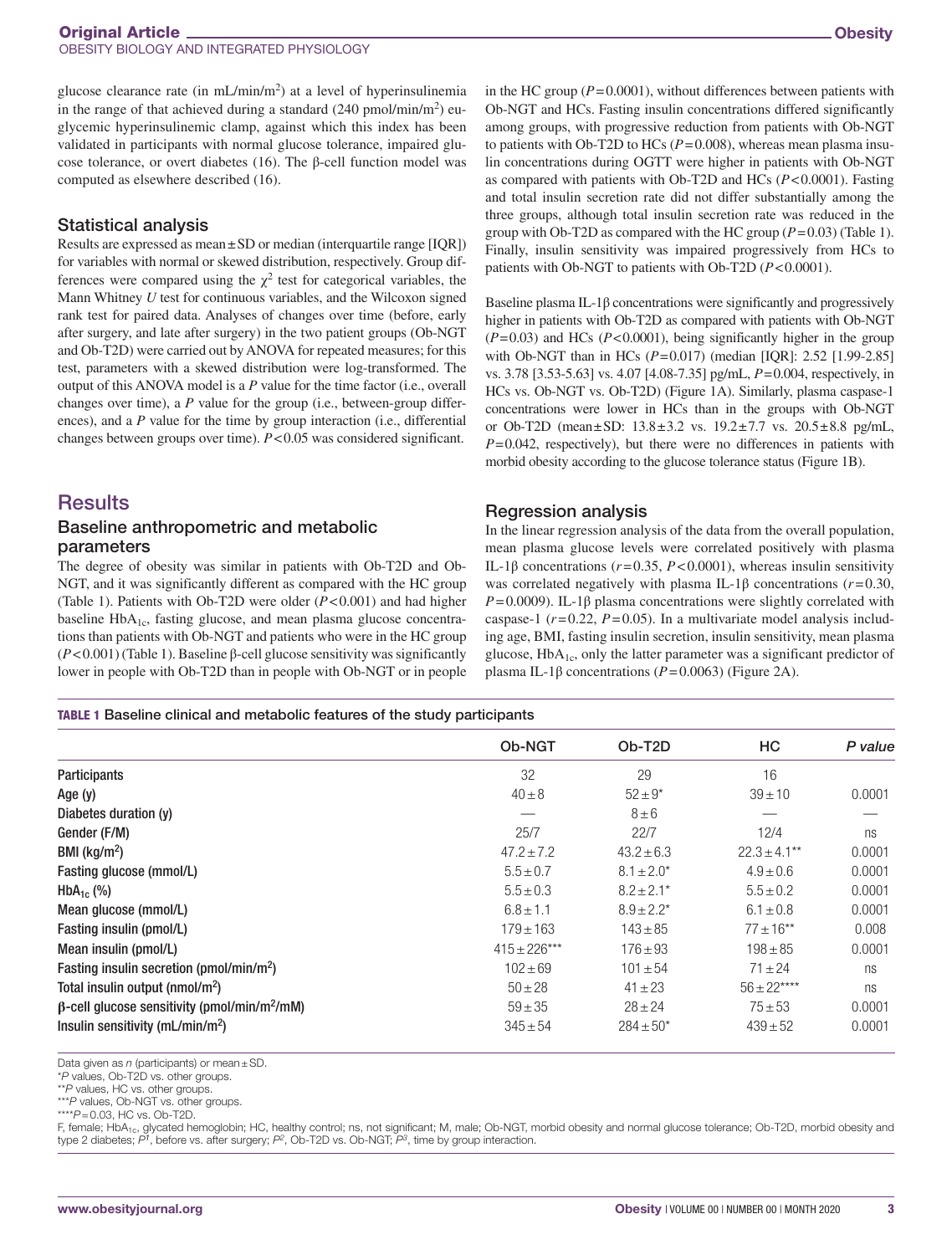

Figure 1 (A) Plasma interleukin (IL)-1β concentrations in healthy controls (HC), patients with morbid obesity and type 2 diabetes (Ob-T2D), and patients with morbid obesity and normal glucose tolerance (Ob-NGT) (median [CI]: 2.52 (1.99-2.85) vs. 4.07 (4.08-7.35) vs. 3.78 (3.53-5.63), *P*=0.018, respectively). (B) Plasma caspase-1 concentrations in HCs, patients with Ob-T2, and patients with Ob-NGT (mean±SD: 13.8±3.2 vs. 20.5±8.8 vs. 19.2±7.7, *P*=0.042, respectively). Plots are mean±SD and quantiles.



Figure 2 Multiple regression analyses. (A) Glycated hemoglobin (HbA<sub>1c</sub>) correlation with interleukin (IL)-1 $\beta$ concentrations in all populations ( $P$ =0.0063; independent variables: age, BMI, insulin sensitivity, and HbA<sub>1c</sub>). (B) Correlation between BMI and caspase-1 concentrations in all populations (*P*=0.0035; independent variables: age, BMI, insulin sensitivity, and  $HbA_{1c}$ ).

Plasma caspase-1 concentrations were correlated positively with mean plasma glucose levels (*r*=0.27, *P*=0.0045) and BMI (*r*=0.45, *P*<0.0001) and negatively correlated with insulin sensitivity (*r*=0.35, *P*<0.0001). In a multivariate model analysis including age, BMI, insulin sensitivity, fasting insulin secretion,  $HbA_{1c}$ , and mean plasma glucose, only BMI was a significant predictor of plasma caspase-1 concentrations  $(P=0.0035)$  (Figure 2B).

## Effects of RYGB in patients with Ob-T2D and Ob-NGT

As shown in Table 2, 1 year after surgery, BMI decreased similarly in all patients with morbid obesity; the respective values were  $-13.9 \text{ kg/m}^2$ in the Ob-NGT group and  $-12.1 \text{ kg/m}^2$  in the Ob-T2D group (*P*<0.0001). Fasting and mean plasma insulin concentrations decreased at a similar extent in both groups of patients (*P*<0.0001 and *P*<0.0009,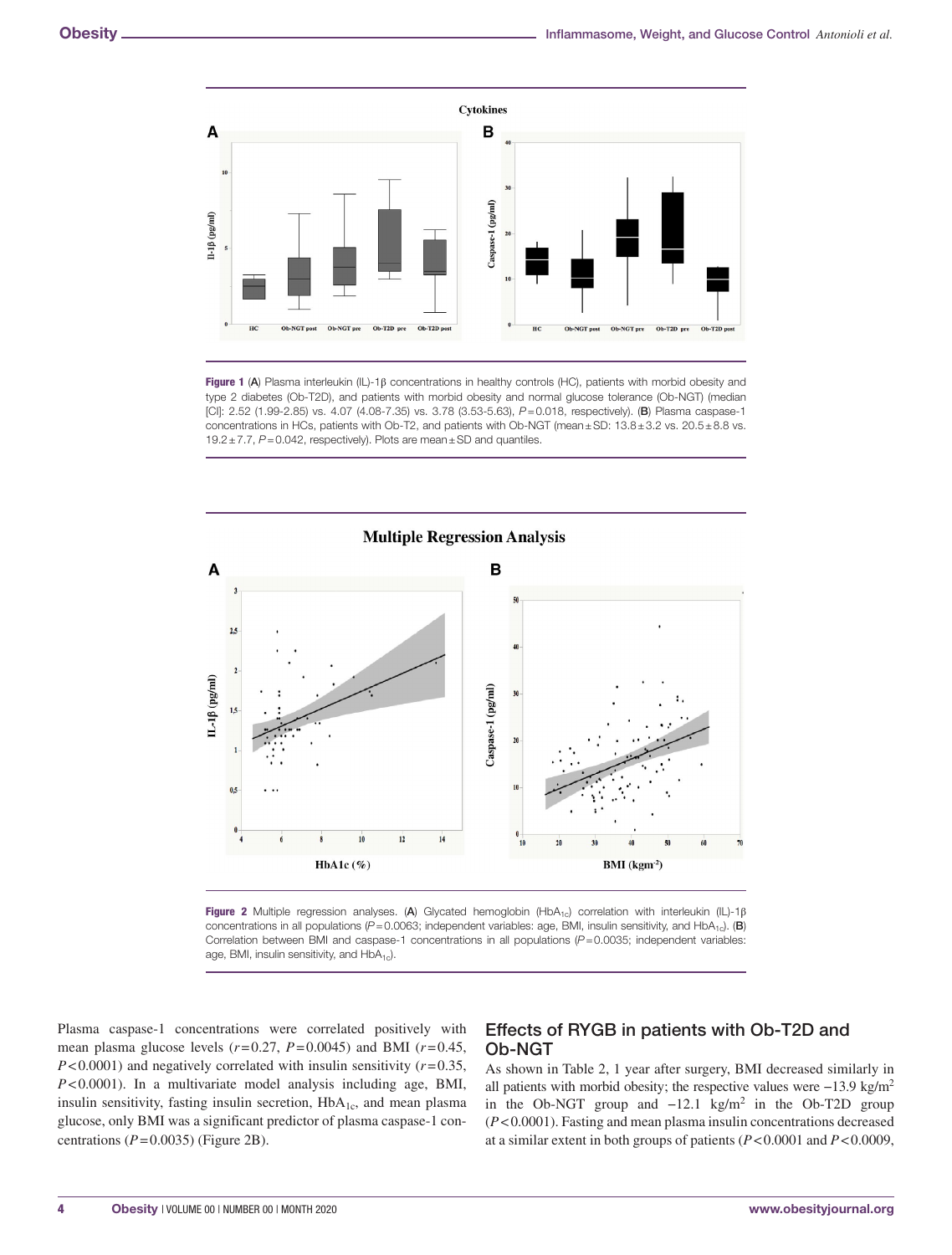| Ob-NGT<br>before | Ob-NGT<br>after | Ob-T <sub>2</sub> D<br>before | Ob-T <sub>2</sub> D<br>after | P <sup>1</sup> | $P^2$  | $P^3$  |
|------------------|-----------------|-------------------------------|------------------------------|----------------|--------|--------|
| 32               | 32              | 29                            | 29                           |                |        |        |
| $47.2 + 7.2$     | $33.3 + 2.0$    | $43.2 + 6.3$                  | $31.1 \pm 2.2$               | 0.0001         | 0.003  | ns     |
| $5.5 \pm 0.7$    | $5.9 \pm 0.4$   | $8.1 \pm 2.0$                 | $5.9 \pm 1.0$                | 0.0001         | 0.0001 | 0.0009 |
| $5.7 \pm 0.3$    | $5.3 \pm 0.3$   | $8.2 \pm 22$                  | $6.4 \pm 0.9$                | 0.001          | 0.0005 | 0.035  |
| $6.8 \pm 1.1$    | $5.9 \pm 0.83$  | $8.9 + 2.2$                   | $6.52 \pm 1.6$               | 0.0001         | 0.004  | 0.004  |
| $179 \pm 163$    | $94 \pm 75$     | $143 \pm 85$                  | $62 + 41$                    | 0.0001         | ns     | ns     |
| $415 + 226$      | $227 + 98$      | $176 + 93$                    | $115 + 56$                   | 0.0009         | 0.0001 | ns     |
| $102 + 69$       | $63 + 21$       | $101 \pm 54$                  | $79 + 52$                    | 0.0008         | ns     | ns     |
| $50 + 28$        | $50 \pm 20$     | $41 \pm 23$                   | $36 \pm 18$                  | ns             | 0.015  | ns     |
| $59 \pm 35$      | $81 \pm 38$     | $28 + 24$                     | $52 + 30$                    | 0.001          | 0.002  | ns     |
| $345 \pm 54$     | $440 \pm 60$    | $284 \pm 50$                  | $381 \pm 57$                 | 0.0001         | 0.0001 | ns     |
|                  |                 |                               |                              |                |        |        |

Data given as *n* (participants) or mean ± SD.

HbA<sub>1c</sub>, glycated hemoglobin; ns, not significant; Ob-NGT, obesity and normal glucose tolerance; Ob-T2D, morbid obesity and type 2 diabetes;  $P<sup>1</sup>$ , before vs. after surgery;  $P<sup>2</sup>$ Ob-T2D vs. Ob-NGT; *P3*, time by group interaction.

respectively). Glycemic control (as indexed by HbA<sub>1c</sub>), fasting, and mean plasma glucose levels improved more significantly in patients with Ob-T2D than in patients with Ob-NGT (*P*=0.035, *P*=0.0009, and *P*=0.004, respectively) (Table 2).

Insulin sensitivity improved both in patients with Ob-NGT and in patients with Ob-T2D (*P*=0.0001); in the latter group, however, it remained lower than in patients with Ob-NGT (*P*<0.0001) (Table 2). β-cell glucose sensitivity showed a marked improvement in both groups (*P*=0.001); in patients with Ob-T2D, it remained significantly lower than in patients with Ob-NGT  $(P=0.002)$ . Fasting insulin secretion declined after surgery in both groups  $(P=0.0008)$ , whereas total insulin output did not change (Table 2).

Fasting plasma IL-1β concentrations decreased after surgery in both groups (median [IQR]: 2.97 [1.65-3.22] vs. 3.66 [1.67-6.58] pg/mL, *P* = 0.008, respectively, in patients with Ob-NGT and Ob-T2D) and normalized in patients with Ob-NGT, but it still remained significantly higher in patients with Ob-T2D compared with patients with Ob-NGT and HCs  $(P=0.03$  and  $P=0.0058$ , respectively) (Figure 1A). After surgery, fasting plasma caspase-1 levels fell similarly in both groups, reaching plasma concentrations similar to those in HC participants (12.08 ± 6.01 vs. 11.34 ± 4.13 pg/mL, *P* < 0.0001, effect of surgery, in patients with Ob-NGT and Ob-T2D, respectively) (Figure 1B).

Diabetes remission was observed in 15 of the 29 patients 1 year after surgery. With regard to glucose-lowering agents, all participants on diet treatment and 10 of the 15 patients on oral agents had diabetes remission, whereas none of the patients on insulin were in remission, although their metabolic control improved, and insulin was stopped.  $HbA_{1c}$  was significantly reduced after surgery in all patients with Ob-T2D (people with remission vs. no remission: 5.8  $\pm$  0.4 vs. 7.0  $\pm$  0.95%, *P* = 0.0001). However, during the OGTT, within the group of patients with partial diabetes remission, plasma glucose concentrations were above 11.1 mmol/L at 30 minutes after glucose load in 30% of patients, at 60 minutes after glucose load in 58% of patients, and at 90 minutes after glucose load in 34% of

patients. Moreover, within patients with complete remission, plasma glucose concentrations were above 11.1 mmol/L at the same times after glucose load in 23%, 24%, and 26% of patients, respectively. All patients with partial or complete diabetes remission had plasma glucose concentrations lower than 11 mmol/L at 120 minutes after glucose load.

No differences were observed for plasma IL-1β and caspase-1 concentrations when comparing participants with remission and nonremission (IL-1β median [IQR]: 3.52 [1.7-9.5] vs. 4.30 [0.8-5.7] pg/mL, *P*=not significant; caspase-1: 112.73±7.48 vs. 10.35±2.25 pg/mL, *P*=ns, respectively). Finally, a positive correlation was found between plasma glucose concentrations at 60 minutes (after glucose load) and IL-1β levels after surgery (*r*=0.33, *P*=0.026).

## **Discussion**

The major findings of the present study are as follows. (a) Subjects with morbid obesity display higher plasma caspase-1 concentrations than HCs, independently of the glucose tolerance status, whereas plasma IL-1β levels were progressively higher when moving from healthy participants to patients with Ob-NGT and from the latter to patients with Ob-T2D (Figure 1). (b) Interestingly, in a multivariate model adjusted for age, BMI, insulin sensitivity, and  $HbA<sub>1c</sub>$ , only the BMI correlated with the changes in caspase-1 concentrations; at variance, in a similar model analysis, HbA<sub>1c</sub> was the only variable correlated with IL-1 $\beta$  (Figure 2). (c) After significant weight loss by surgery, plasma caspase-1 levels fell down in all patients with morbid obesity, independently of the glucose tolerance status, reaching plasma concentrations similar to those of healthy individuals; by contrast, IL-1β plasma concentrations, although decreasing after weight loss in both groups, normalized only in patients with Ob-NGT (Figure 1) and remained significantly higher in patients with Ob-T2D as compared with the healthy group.

It is well known that obesity is linked to a variety of disorders including T2D (27). Recent studies have suggested that the persistent low-grade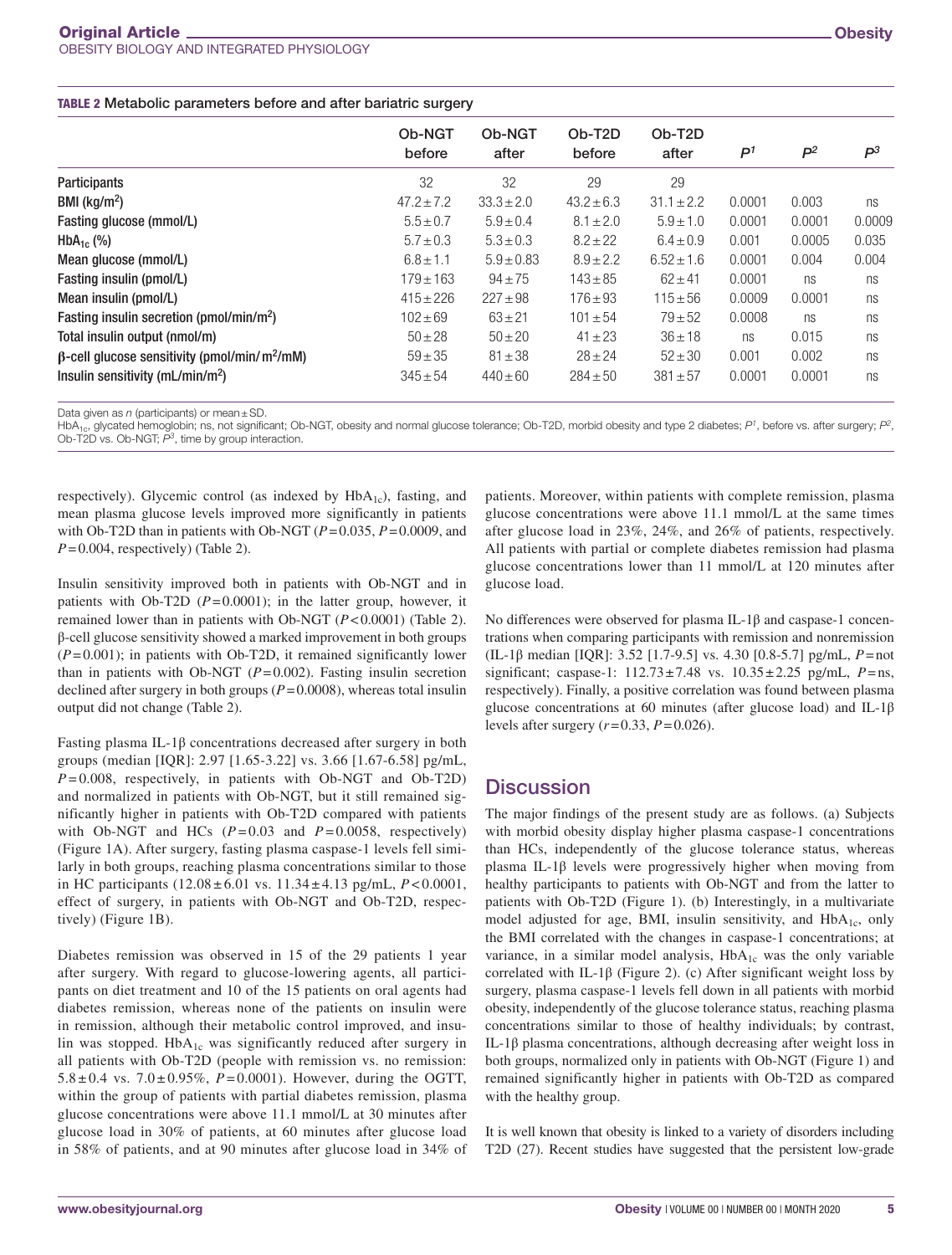inflammation found in people with obesity is a major contributor to the progression toward IR and T2D, and several proinflammatory cytokines, including IL-1β, have been strongly associated with this progression (4,28,29). In particular, enhanced IL-1β production and release in the presence of hyperglycemia has been reported in different cell types (30), including β cells, suggesting a role of IL-1β in β-cell dysfunction (30,31).

Because there is evidence that IL-1 $\beta$  production is regulated mainly by cytosolic molecular complexes, designated as the NLRP3 inflammasome (nucleotide-binding domain, leucine-rich–containing family, pyrin domain–containing-3 or Nod-like receptor protein 3), some studies have shown that the activation of the NLRP3 inflammasome could play a relevant role in obesity (32,33), IR, and progression to T2DM (34). However, conflicting results have been reported in regard to the circulating concentrations of IL-1 $\beta$  in humans; it has been found to be increased or unchanged in people with obesity without T2D versus HCs (35-37). In patients with T2D, elevated plasma IL-1β levels were found in the presence of hyperglycemia and IR (15), but in a large prospective study (the European Prospective Investigation into Cancer and Nutrition Study), it has been reported that plasma IL-1β, per se, did not differ between participants with incident T2D and participants without T2D; by contrast, a combined elevation of IL-6 and IL-1β predicted the risk of T2D (38).

In the present study, circulating IL-1 $\beta$  concentrations were significantly higher in patients with morbid obesity as compared with HCs, in agreement with previous data reported by Verheggen R (35), and they increased progressively, passing through Ob-NGT to Ob-T2D and being inversely correlated with insulin sensitivity and positively associated with mean plasma glucose. In particular, in a multivariate model analysis, only  $HbA_{1c}$  was associated with IL-1 $\beta$  concentrations, suggesting a major role of hyperglycemia in determining the circulating IL-1 $\beta$  concentrations, independently of BMI. These data are in line with findings reported by Ruscitti et al., who showed that hyperglycemia can lead to an increased secretion of IL-1β in monocytes from patients with T2D (39). Furthermore, other authors have shown an enhanced release of IL-1 $\beta$  from CD14<sup>+</sup> macrophages freshly isolated from adipose tissue biopsies of patients with obesity and diabetes, as compared with HCs, and a positive correlation between IL-1 $\beta$  and HbA<sub>1c</sub> values (40). Based on these data, it is not surprising that, in the present study, after the weight loss induced by bariatric surgery, circulating IL-1β levels normalized in patients with Ob-NGT but not in patients with Ob-T2D. Indeed, after RYGB, a high glucose variability (GV), as a consequence of the anatomical changes induced by surgery, has been reported (41), even though some patients fulfilled the agreed-on criteria of diabetes remission. In our study, of the patients who fulfilled the ADA criteria for diabetes remission (complete or partial together) (21), 50% had plasma glucose concentrations at 90 minutes after a glucose load ≥ 200 mg/dL and 82% had plasma glucose concentrations at 60 minutes after a glucose load ≥ 200 mg/dL. To the best of our knowledge, the present study is the first one to describe how patients who underwent diabetes remission after surgery but retained a high GV (30 to 60 to 90 minutes after oral glucose load) showed persistent plasma IL-1β concentrations compared with patients with Ob-NGT; further, it is the first to show that plasma IL-1 $\beta$  levels did not differ among patients with or without diabetes remission after surgery, suggesting a high risk of vascular damage. On the other hand, as suggested by other authors (41),  $HbA_{1c}$  levels in the normal range are not able to predict a wide GV, and silent GV could be responsible for a persistent detrimental inflammatory stimulus. Indeed, pathophysiological and clinical studies have shown that high GV can be involved

in the pathogenesis of diabetic vascular complications via activation of inflammatory pathways, increased oxidative stress, and endothelial dysfunction (42,43). Therefore, these data support the findings that several patients, fulfilling ADA diabetes remission criteria 1 year after surgery (21), still retain a substantial risk of diabetes relapse, supporting the need for redefining diabetes remission. As far as we know, circulating caspase-1 has not been investigated in patients after bariatric surgery, and data on tissue NLRP3 expression are quite conflicting. Indeed, although some authors described a decrease in NLRP3 expression in the abdominal subcutaneous adipose tissue after weight loss in patients with obesity and T2D, in concomitance with an improved insulin sensitivity (44,45), others (31) did not find any variation of NLRP3 expression in subcutaneous adipose tissue, visceral adipose tissue, or liver from patients with severe obesity 6 months after adjustable gastric banding surgery.

In order to better evaluate the pathophysiological significance of the NLRP3 inflammasome, we also measured caspase-1 concentrations, which were higher in plasma from patients with obesity, independently of the glucose tolerance status, and were independently correlated with BMI. After surgery, in concomitance with the weight loss, we observed a significant reduction and normalization of caspase-1 concentrations, independently of glucose tolerance status, whereas BMI remained in the range of first-degree obesity. Therefore, in the present study, different patterns have emerged for circulating caspase-1 and IL-1β, highlighting major roles for body weight in caspase-1 concentrations and for hyperglycemia in circulating IL-1β levels. These different patterns could be explained by evidence in the literature that the activation of IL-1β precursor depends not only on inflammasome-mediated caspase-1 activity but also on extracellular serine proteases (i.e., proteinase-3, elastase and cathepsin G) related to the presence of activated neutrophils (8).

Potential limitations of the present findings include the small number of study patients and the lack of continuous glucose monitoring, even if variations in plasma glucose were detected during OGTT. Furthermore, another limitation of the study is the lack of a control group who achieved diet-induced weight loss, in order to exclude the effects of altered gastrointestinal anatomy on cytokine concentrations.

# **Conclusions**

Plasma IL-1β and caspase-1 concentrations are elevated in people with morbid obesity and are inversely related to insulin sensitivity. However, although caspase-1 was found to be linked to body weight, independently of glucose tolerance status, IL-1β was associated with plasma hyperglycemia. In addition, caspase-1 levels normalized after surgically induced weight loss, regardless of the presence of diabetes, whereas IL-1β normalized in people without T2D, but not in those with T2D, suggesting the persistence of a systemic inflammatory condition in the latter group. On the basis of the present findings, an accurate evaluation of early postprandial glucose control should also be suggested in patients with diabetes remission after surgery, in order to more incisively modify the lifestyle and undertake appropriate pharmaceutical therapy by virtue of a high vascular risk.

Overall, our findings support the need for further studies aimed at assessing the impact of GV on inflammatory status and the need for critical redefinition of the condition of diabetes remission.**O**